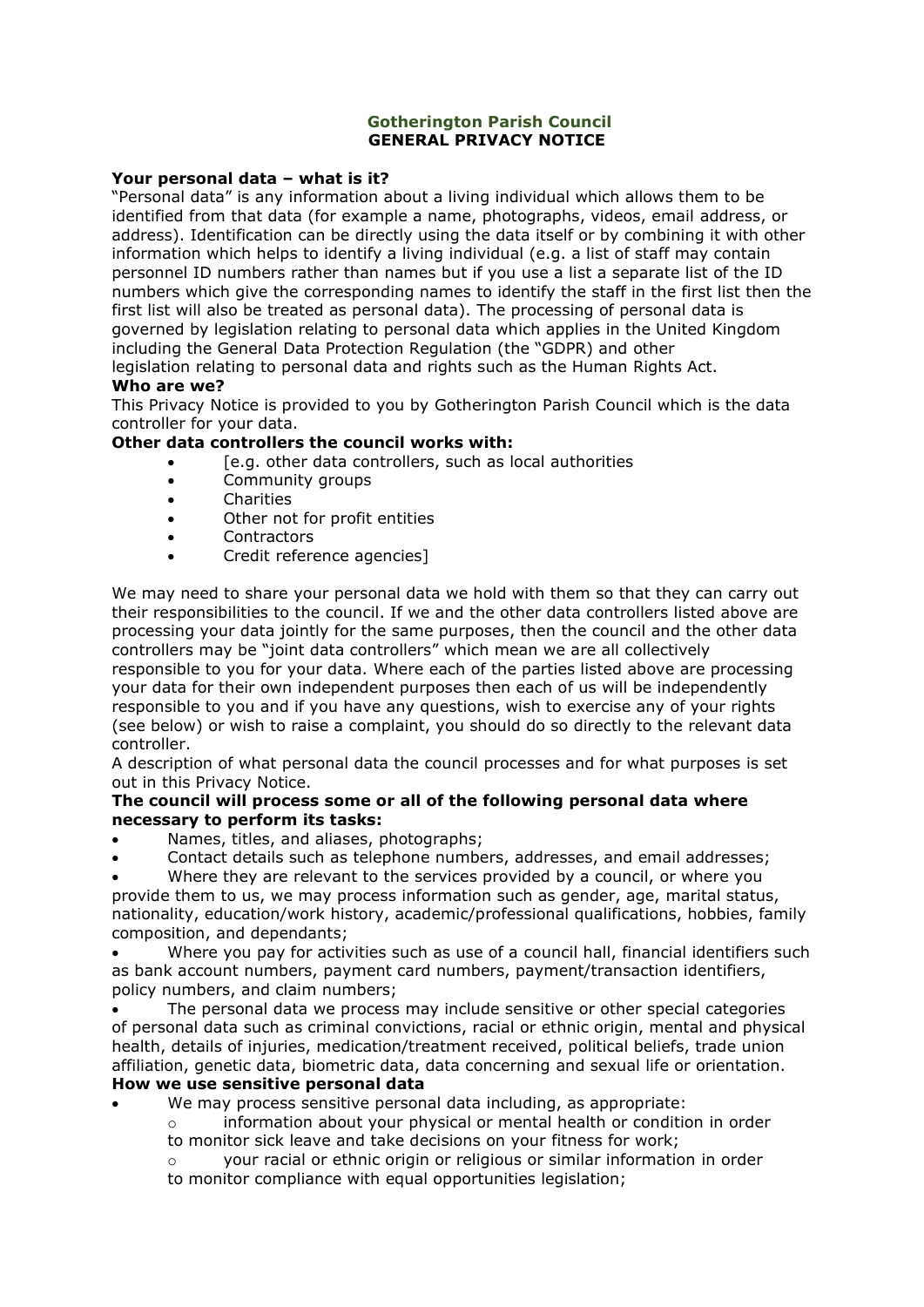$\circ$  in order to comply with legal requirements and obligations to third parties.

• These types of data are described in the GDPR as "Special categories of data" and require higher levels of protection. We need to have further justification for collecting, storing and using this type of personal data.

We may process special categories of personal data in the following circumstances:

- o In limited circumstances, with your explicit written consent.
- o Where we need to carry out our legal obligations.
- o Where it is needed in the public interest.

Less commonly, we may process this type of personal data where it is needed in relation to legal claims or where it is needed to protect your interests (or someone else's interests) and you are not capable of giving your consent, or where you have already made the information public.

### **Do we need your consent to process your sensitive personal data?**

In limited circumstances, we may approach you for your written consent to allow us to process certain sensitive personal data. If we do so, we will provide you with full details of the personal data that we would like and the reason we need it, so that you can carefully consider whether you wish to consent.

#### **The council will comply with data protection law. This says that the personal data we hold about you must be:**

Used lawfully, fairly and in a transparent way.

• Collected only for valid purposes that we have clearly explained to you and not used in any way that is incompatible with those purposes.

Relevant to the purposes we have told you about and limited only to those purposes.

• Accurate and kept up to date.

Kept only as long as necessary for the purposes we have told you about.

• Kept and destroyed securely including ensuring that appropriate technical and security measures are in place to protect your personal data to protect personal data from loss, misuse, unauthorised access and disclosure.

## **We use your personal data for some or all of the following purposes:**

• To deliver public services including to understand your needs to provide the services that you request and to understand what we can do for you and inform you of other relevant services;

To confirm your identity to provide some services;

• To contact you by post, email, telephone or using social media (e.g., Facebook, Twitter, WhatsApp);

• To help us to build up a picture of how we are performing;

To prevent and detect fraud and corruption in the use of public funds and where necessary for the law enforcement functions;

• To enable us to meet all legal and statutory obligations and powers including any delegated functions;

• To carry out comprehensive safeguarding procedures (including due diligence and complaints handling) in accordance with best safeguarding practice from time to time with the aim of ensuring that all children and adults-at-risk are provided with safe environments and generally as necessary to protect individuals from harm or injury;

- To promote the interests of the council;
- To maintain our own accounts and records;
- To seek your views, opinions or comments;

• To notify you of changes to our facilities, services, events and staff, councillors and other role holders;

• To send you communications which you have requested and that may be of interest to you. These may include information about campaigns, appeals, other new projects or initiatives;

• To process relevant financial transactions including grants and payments for goods and services supplied to the council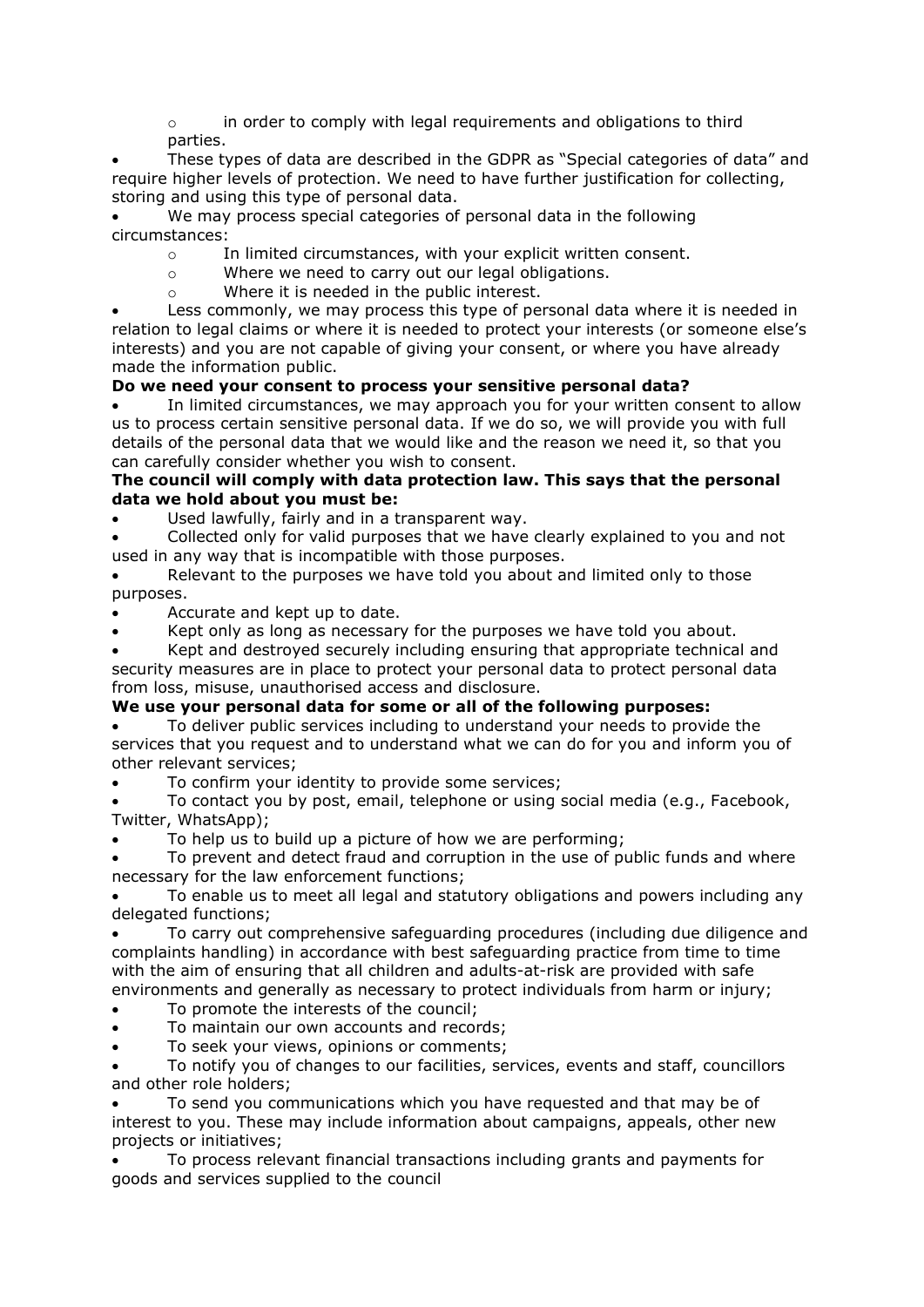• To allow the statistical analysis of data so we can plan the provision of services. Our processing may also include the use of CCTV systems for the prevention and prosecution of crime.

## **What is the legal basis for processing your personal data?**

The council is a public authority and has certain powers and obligations. Most of your personal data is processed for compliance with a legal obligation which includes the discharge of the council's statutory functions and powers. Sometimes when exercising these powers or duties it is necessary to process personal data of residents or people using the council's services. We will always take into account your interests and rights. This Privacy Notice sets out your rights and the council's obligations to you.

We may process personal data if it is necessary for the performance of a contract with you, or to take steps to enter into a contract. An example of this would be processing your data in connection with the use of sports facilities, or the acceptance of an allotment garden tenancy

Sometimes the use of your personal data requires your consent. We will first obtain your consent to that use.

## **Sharing your personal data**

This section provides information about the third parties with whom

the council may share your personal data. These third parties have an obligation to put in place appropriate security measures and will be responsible to you directly for the manner in which they process and protect your personal data. It is likely that we will need to share your data with some or all of the following (but only where necessary):

The data controllers listed above under the heading "Other data controllers the council works with";

• Our agents, suppliers and contractors. For example, we may ask a commercial provider to publish or distribute newsletters on our behalf, or to maintain our database software;

• On occasion, other local authorities or not for profit bodies with which we are carrying out joint ventures e.g. in relation to facilities or events for the community. **How long do we keep your personal data?**

We will keep some records permanently if we are legally required to do so. We may keep some other records for an extended period of time. For example, it is currently best practice to keep financial records for a minimum period of 8 years to support HMRC audits or provide tax information. We may have legal obligations to retain some data in connection with our statutory obligations as a public authority. The council is permitted to retain data in order to defend or pursue claims. In some cases the law imposes a time limit for such claims (for example 3 years for personal injury claims or 6 years for contract claims). We will retain some personal data for this purpose as long as we believe it is necessary to be able to defend or pursue a claim. In general, we will endeavour to keep data only for as long as we need it. This means that we will delete it when it is no longer needed.

## **Your rights and your personal data**

You have the following rights with respect to your personal data:

When exercising any of the rights listed below, in order to process your request, we may need to verify your identity for your security. In such cases we will need you to respond with proof of your identity before you can exercise these rights.

## 1. *The right to access personal data we hold on you*

• At any point you can contact us to request the personal data we hold on you as well as why we have that personal data, who has access to the personal data and where we obtained the personal data from. Once we have received your request we will respond within one month.

There are no fees or charges for the first request but additional requests for the same personal data or requests which are manifestly unfounded or excessive may be subject to an administrative fee.

## 2. *The right to correct and update the personal data we hold on you*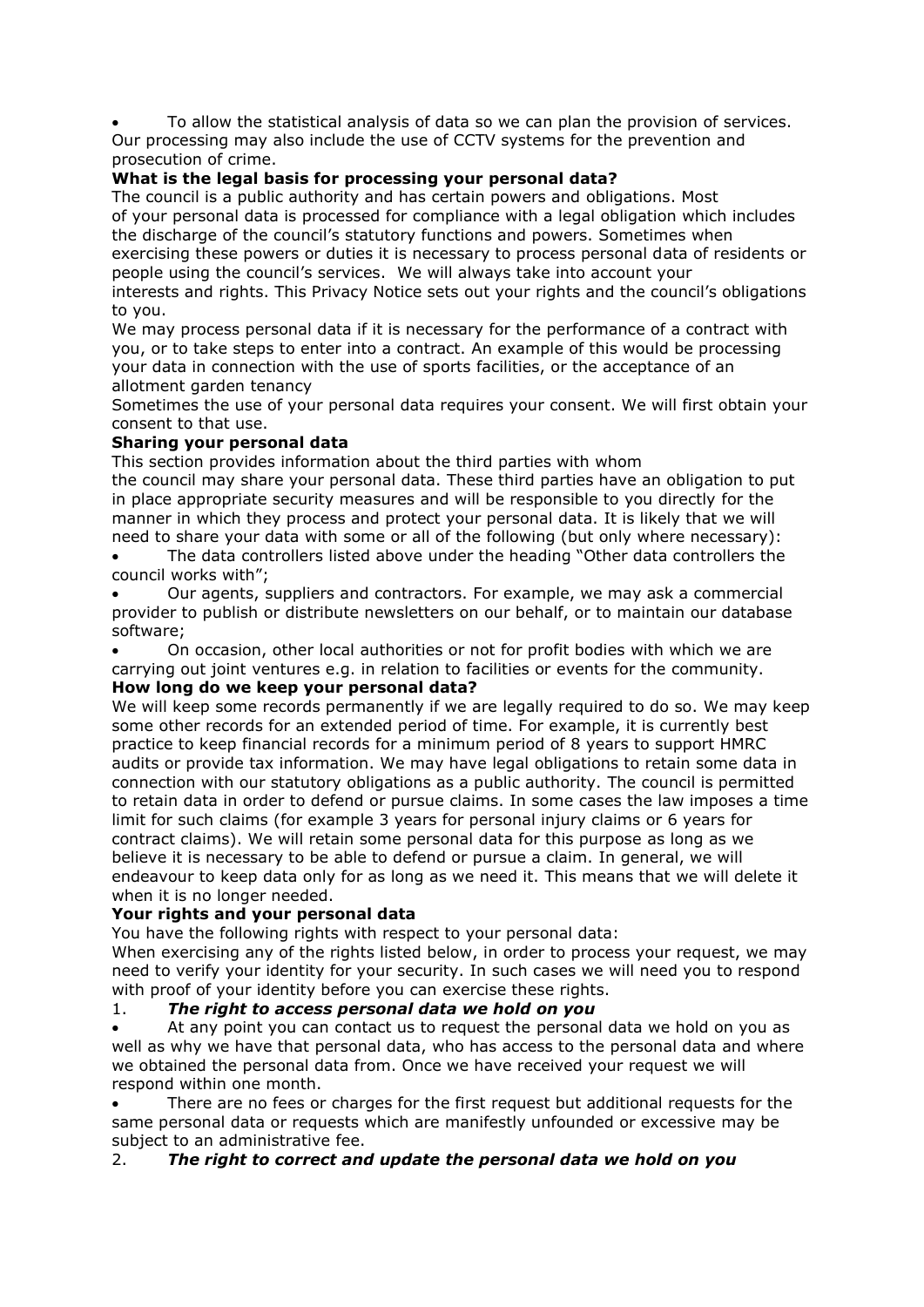If the data we hold on you is out of date, incomplete or incorrect, you can inform us and your data will be updated.

# 3. *The right to have your personal data erased*

If you feel that we should no longer be using your personal data or that we are unlawfully using your personal data, you can request that we erase the personal data we hold.

When we receive your request we will confirm whether the personal data has been deleted or the reason why it cannot be deleted (for example because we need it for to comply with a legal obligation).

## 4. *The right to object to processing of your personal data or to restrict it to certain purposes only*

• You have the right to request that we stop processing your personal data or ask us to restrict processing. Upon receiving the request we will contact you and let you know if we are able to comply or if we have a legal obligation to continue to process your data.

# 5. *The right to data portability*

• You have the right to request that we transfer some of your data to another controller. We will comply with your request, where it is feasible to do so, within one month of receiving your request.

## 6. *The right to withdraw your consent to the processing at any time for any processing of data to which consent was obtained*

• You can withdraw your consent easily by telephone, email, or by post (see Contact Details below).

## 7. *The right to lodge a complaint with the Information Commissioner's Office.*

• You can contact the Information Commissioners Office on 0303 123 1113 or via email https://ico.org.uk/global/contact-us/email/ or at the Information Commissioner's Office, Wycliffe House, Water Lane, Wilmslow, Cheshire SK9 5AF.

## **Transfer of Data Abroad**

Any personal data transferred to countries or territories outside the European Economic Area ("EEA") will only be placed on systems complying with measures giving equivalent protection of personal rights either through international agreements or contracts approved by the European Union. [Our website is also accessible from overseas so on occasion some personal data (for example in a newsletter) may be accessed from overseas].

## **Further processing**

If we wish to use your personal data for a new purpose, not covered by this Privacy Notice, then we will provide you with a new notice explaining this new use prior to commencing the processing and setting out the relevant purposes and processing conditions. Where and whenever necessary, we will seek your prior consent to the new processing.

## **Changes to this notice**

We keep this Privacy Notice under regular review and we will place any updates on www.gotheringtonparishcouncil.org.uk. This Notice was last updated in July 2021.

# **Contact Details**

Please contact us if you have any questions about this Privacy

Notice or the personal data we hold about you or to exercise all relevant rights, queries or complaints at:

The Data Controller, Gotherington Parish Council

Email: clerk@gotheringtonparishcouncil.org.uk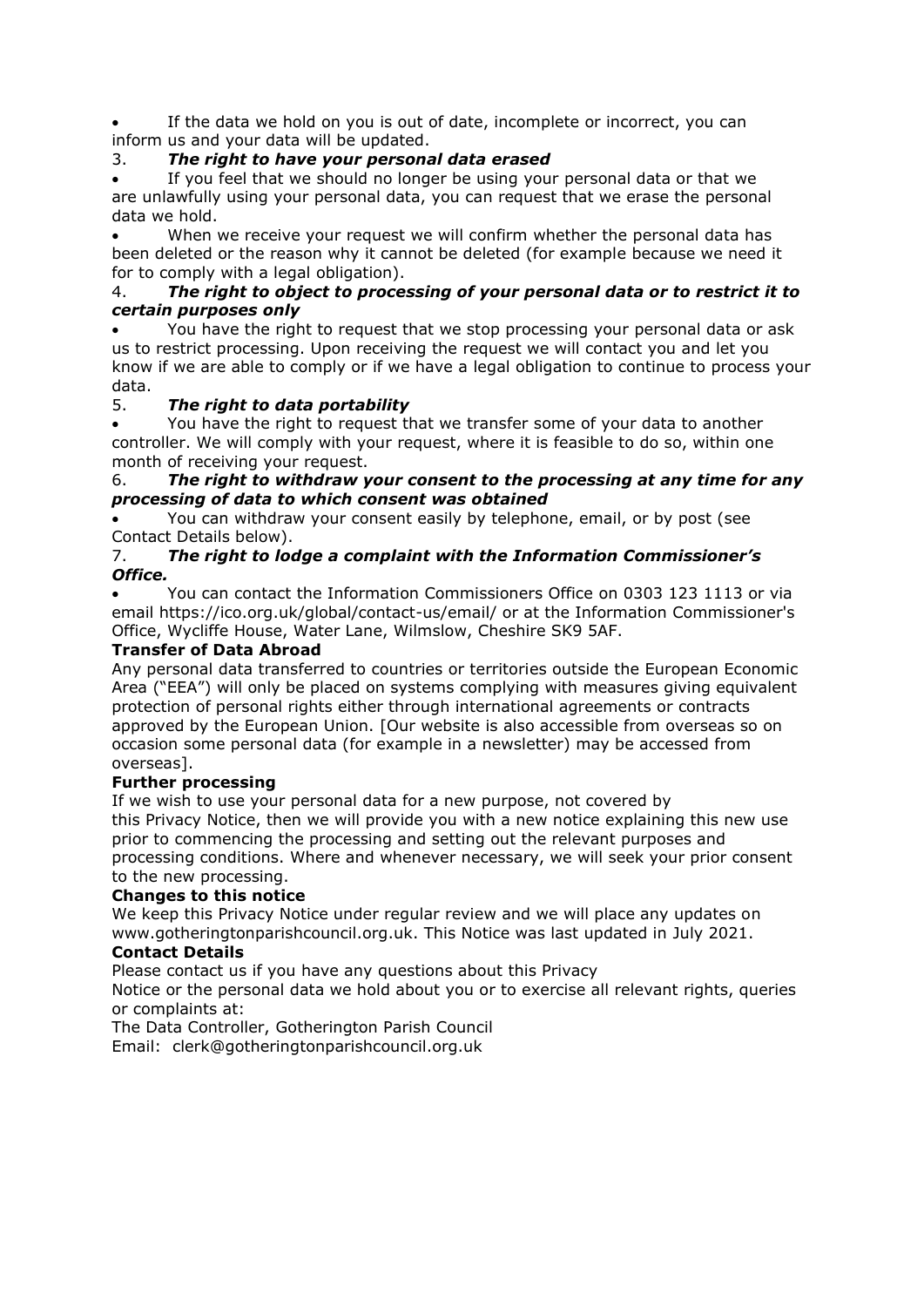#### Gotherington Parish Council **PRIVACY NOTICE For staff\*, councillors and Role Holders\*\***

\*"Staff" means employees, workers, agency staff and those retained on a temporary or permanent basis

\*\*Includes, volunteers, contractors, agents, and other role holders within the council including former staff\*and former councillors. This also includes applicants or candidates for any of these roles.

## **Your personal data – what is it?**

"Personal data" is any information about a living individual which allows them to be identified from that data (for example a name, photograph, video, email address, or address). Identification can be directly using the data itself or by combining it with other information which helps to identify a living individual (e.g. a list of staff may contain personnel ID numbers rather than names but if you use a list a separate list of the ID numbers which give the corresponding names to identify the staff in the first list then the first list will also be treated as personal data). The processing of personal data is governed by legislation relating to personal data which applies in the United Kingdom including the General Data Protection Regulation (the "GDPR") and other legislation relating to personal data and rights such as the Human Rights Act. **Who are we?**

#### This Privacy Notice is provided to you by Gotherington Parish Council which is the data controller for your data.

### **The council works together with:**

• Other data controllers, such as local authorities, public authorities, central government and agencies such as HMRC and DVLA

- Staff pension providers
- Former and prospective employers
- DBS services suppliers
- Payroll services providers
- Recruitment Agencies
- Credit reference agencies

We may need to share personal data we hold with them so that they can carry out their responsibilities to the council and our community. The organisations referred to above will sometimes be "joint data controllers". This means we are all responsible to you for how we process your data where for example two or more data controllers are working together for a joint purpose. If there is no joint purpose or collaboration then the data controllers will be independent and will be individually responsible to you. **The council will comply with data protection law. This says that the personal data we hold about you must be:**

Used lawfully, fairly and in a transparent way.

• Collected only for valid purposes that we have clearly explained to you and not used in any way that is incompatible with those purposes.

Relevant to the purposes we have told you about and limited only to those purposes.

- Accurate and kept up to date.
- Kept only as long as necessary for the purposes we have told you about.

• Kept and destroyed securely including ensuring that appropriate technical and security measures are in place to protect your personal data to protect personal data from loss, misuse, unauthorised access and disclosure.

#### **What data do we process?**

- Names, titles, and aliases, photographs.
- Start date / leaving date
- Contact details such as telephone numbers, addresses, and email addresses.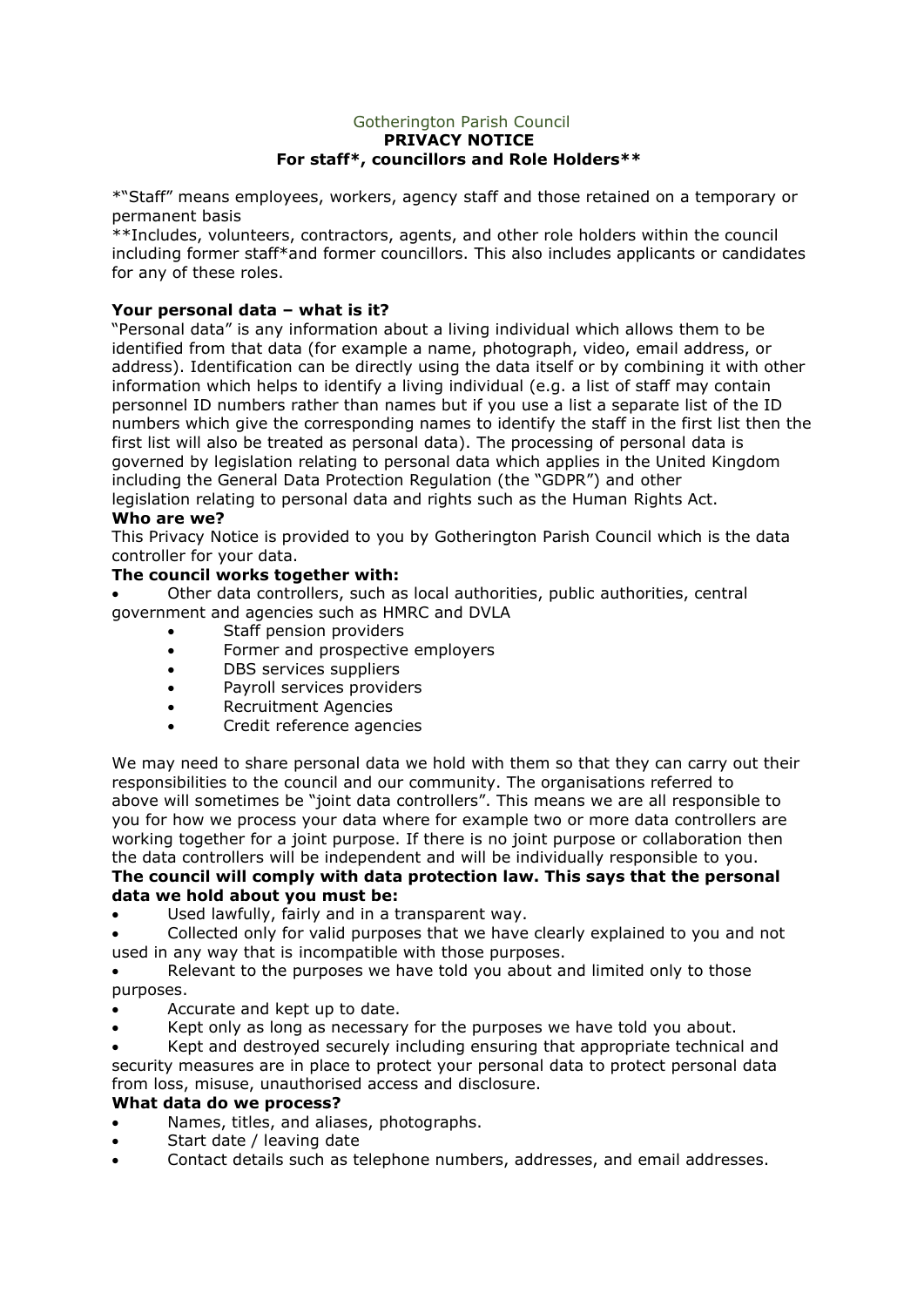• Where they are relevant to our legal obligations, or where you provide them to us, we may process information such as gender, age, date of birth, marital status, nationality, education/work history, academic/professional qualifications, employment details, hobbies, family composition, and dependants.

• Non-financial identifiers such as passport numbers, driving licence numbers, vehicle registration numbers, taxpayer identification numbers, staff identification numbers, tax reference codes, and national insurance numbers.

• Financial identifiers such as bank account numbers, payment card numbers, payment/transaction identifiers, policy numbers, and claim numbers.

• Financial information such as National Insurance number, pay and pay records, tax code, tax and benefits contributions, expenses claimed.

• Other operational personal data created, obtained, or otherwise processed in the course of carrying out our activities, including but not limited to, CCTV footage, recordings of telephone conversations, IP addresses and website visit histories, logs of visitors, and logs of accidents, injuries and insurance claims.

Next of kin and emergency contact information

Recruitment information (including copies of right to work documentation, references and other information included in a CV or cover letter or as part of the application process and referral source (e.g. agency, staff referral))

Location of employment or workplace.

• Other staff data (not covered above) including; level, performance management information, languages and proficiency; licences/certificates, immigration status; employment status; information for disciplinary and grievance proceedings; and personal biographies.

• CCTV footage and other information obtained through electronic means such as swipecard records.

• Information about your use of our information and communications systems.

## **We use your personal data for some or all of the following purposes (): -**

Please note: We need all the categories of personal data in the list above primarily to allow us to perform our contract with you and to enable us to comply with legal obligations.

- Making a decision about your recruitment or appointment.
- Determining the terms on which you work for us.
- Checking you are legally entitled to work in the UK.

• Paying you and, if you are an employee, deducting tax and National Insurance contributions.

- Providing any contractual benefits to you
- Liaising with your pension provider.
- Administering the contract we have entered into with you.
- Management and planning, including accounting and auditing.

• Conducting performance reviews, managing performance and determining performance requirements.

Making decisions about salary reviews and compensation.

• Assessing qualifications for a particular job or task, including decisions about promotions.

- Conducting grievance or disciplinary proceedings.
- Making decisions about your continued employment or engagement.
- Making arrangements for the termination of our working relationship.
- Education, training and development requirements.
- Dealing with legal disputes involving you, including accidents at work.
- Ascertaining your fitness to work.
- Managing sickness absence.
- Complying with health and safety obligations.
- To prevent fraud.

• To monitor your use of our information and communication systems to ensure compliance with our IT policies.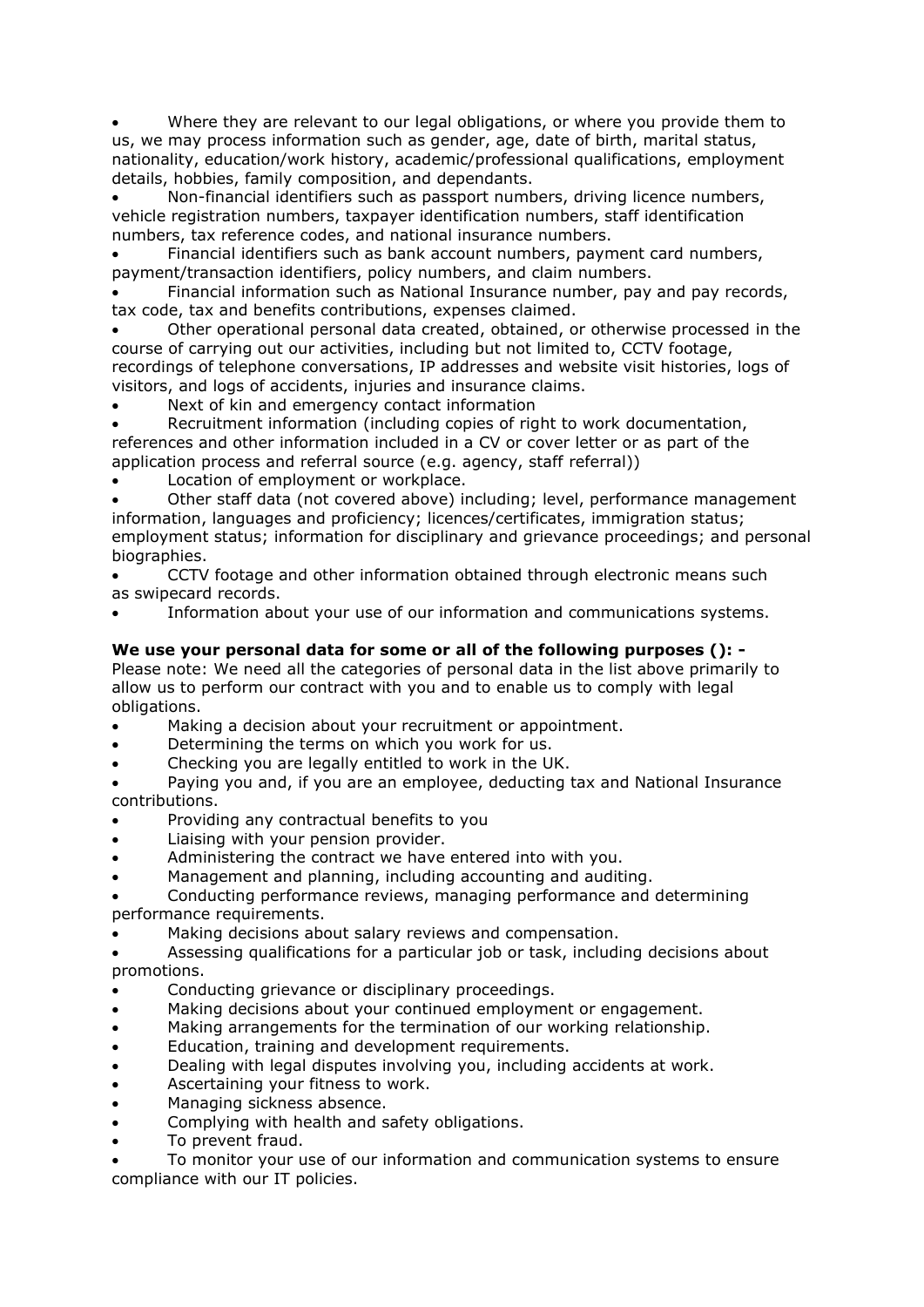• To ensure network and information security, including preventing unauthorised access to our computer and electronic communications systems and preventing malicious software distribution.

• To conduct data analytics studies to review and better understand employee retention and attrition rates.

• Equal opportunities monitoring.

• To undertake activity consistent with our statutory functions and powers including any delegated functions.

• To maintain our own accounts and records;

- To seek your views or comments;
- To process a job application;
- To administer councillors' interests
- To provide a reference.

Our processing may also include the use of CCTV systems for monitoring purposes. Some of the above grounds for processing will overlap and there may be several grounds which justify our use of your personal data.

We will only use your personal data when the law allows us to. Most commonly, we will use your personal data in the following circumstances:

- Where we need to perform the contract we have entered into with you.
- Where we need to comply with a legal obligation.

We may also use your personal data in the following situations, which are likely to be rare:

- Where we need to protect your interests (or someone else's interests).
- Where it is needed in the public interest [or for official purposes].

### **How we use sensitive personal data**

We may process sensitive personal data relating to staff, councillors and role holders including, as appropriate:

o information about your physical or mental health or condition in order to monitor sick leave and take decisions on your fitness for work;

o your racial or ethnic origin or religious or similar information in order

to monitor compliance with equal opportunities legislation;

 $\circ$  in order to comply with legal requirements and obligations to third parties.

• These types of data are described in the GDPR as "Special categories of data" and require higher levels of protection. We need to have further justification for collecting, storing and using this type of personal data.

We may process special categories of personal data in the following circumstances:

- o In limited circumstances, with your explicit written consent.
- o Where we need to carry out our legal obligations.

 $\circ$  Where it is needed in the public interest, such as for equal opportunities monitoring or in relation to our pension scheme.

Where it is needed to assess your working capacity on health grounds, subject to appropriate confidentiality safeguards.

Less commonly, we may process this type of personal data where it is needed in relation to legal claims or where it is needed to protect your interests (or someone else's interests) and you are not capable of giving your consent, or where you have already made the information public.

## **Do we need your consent to process your sensitive personal data?**

We do not need your consent if we use your sensitive personal data in accordance with our rights and obligations in the field of employment and social security law.

In limited circumstances, we may approach you for your written consent to allow us to process certain sensitive personal data. If we do so, we will provide you with full details of the personal data that we would like and the reason we need it, so that you can carefully consider whether you wish to consent.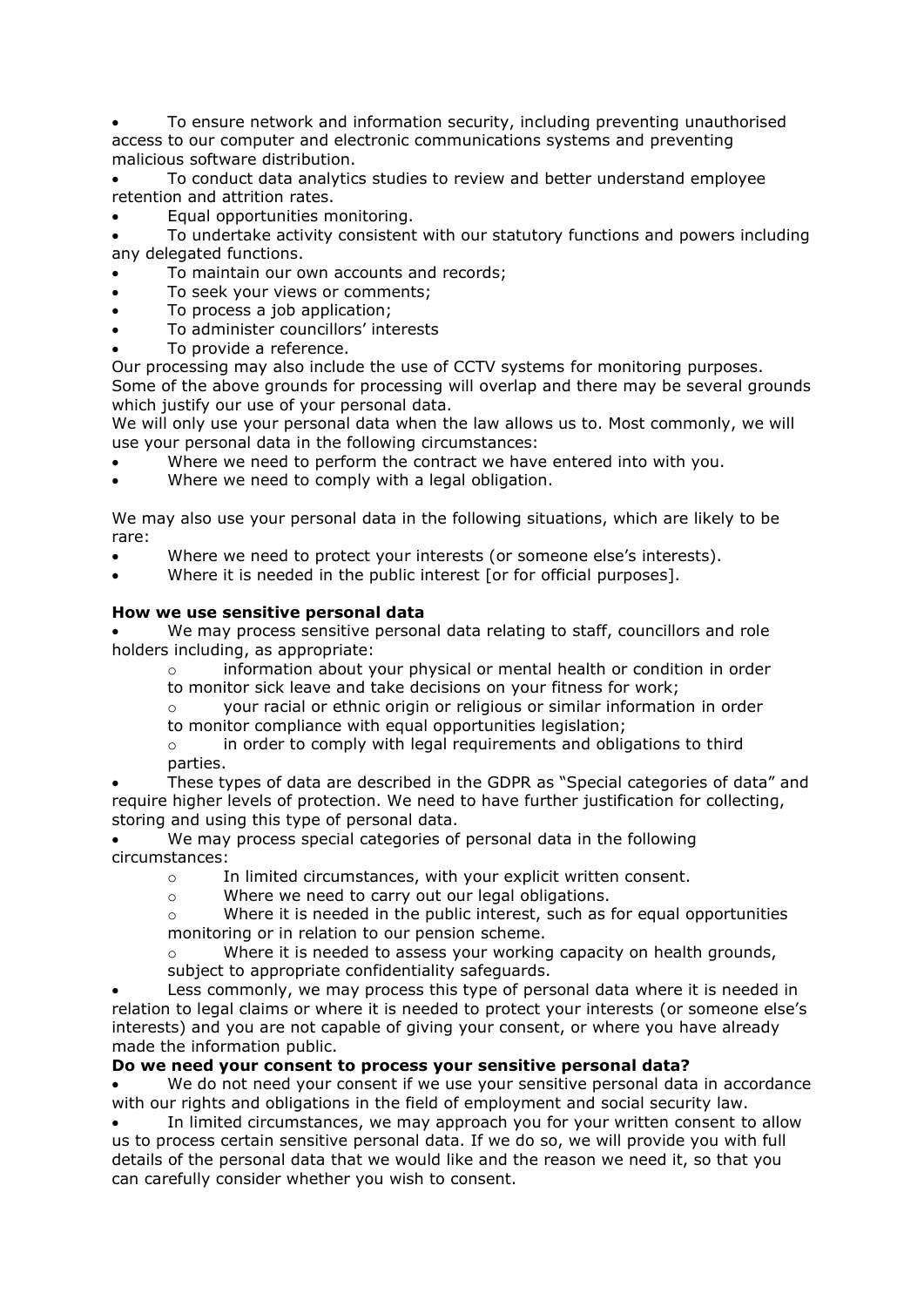• You should be aware that it is not a condition of your contract with us that you agree to any request for consent from us.

### **Information about criminal convictions**

• We may only use personal data relating to criminal convictions where the law allows us to do so. This will usually be where such processing is necessary to carry out our obligations and provided we do so in line with our data protection policy.

Less commonly, we may use personal data relating to criminal convictions where it is necessary in relation to legal claims, where it is necessary to protect your interests (or someone else's interests) and you are not capable of giving your consent, or where you have already made the information public.

## • [We will only collect personal data about criminal convictions if it is appropriate given the nature of the role and where we are legally able to do so.]

### **What is the legal basis for processing your personal data?**

Some of our processing is necessary for compliance with a legal obligation.

We may also process data if it is necessary for the performance of a contract with you, or to take steps to enter into a contract.

We will also process your data in order to assist you in fulfilling your role in the council including administrative support or if processing is necessary for compliance with a legal obligation.

### **Sharing your personal data**

Your personal data will only be shared with third parties including other data controllers where it is necessary for the performance of the data controllers' tasks or where you first give us your prior consent. It is likely that we will need to share your data with

• Our agents, suppliers and contractors. For example, we may ask a commercial provider to manage our HR/ payroll functions , or to maintain our database software;

Other persons or organisations operating within local community.

• Other data controllers, such as local authorities, public authorities, central government and agencies such as HMRC and DVLA

- Staff pension providers
- Former and prospective employers
- DBS services suppliers
- Payroll services providers
- Recruitment Agencies
- Credit reference agencies
- Professional advisors
- Trade unions or employee representatives

#### **How long do we keep your personal data?**

We will keep some records permanently if we are legally required to do so. We may keep some other records for an extended period of time. For example, it is currently best practice to keep financial records for a minimum period of 8 years to support HMRC audits or provide tax information. We may have legal obligations to retain some data in connection with our statutory obligations as a public authority. The council is permitted to retain data in order to defend or pursue claims. In some cases the law imposes a time limit for such claims (for example 3 years for personal injury claims or 6 years for contract claims). We will retain some personal data for this purpose as long as we believe it is necessary to be able to defend or pursue a claim. In general, we will endeavour to keep data only for as long as we need it. This means that we will delete it when it is no longer needed.

#### **Your responsibilities**

It is important that the personal data we hold about you is accurate and current. Please keep us informed if your personal data changes during your working relationship with us.

## **Your rights in connection with personal data**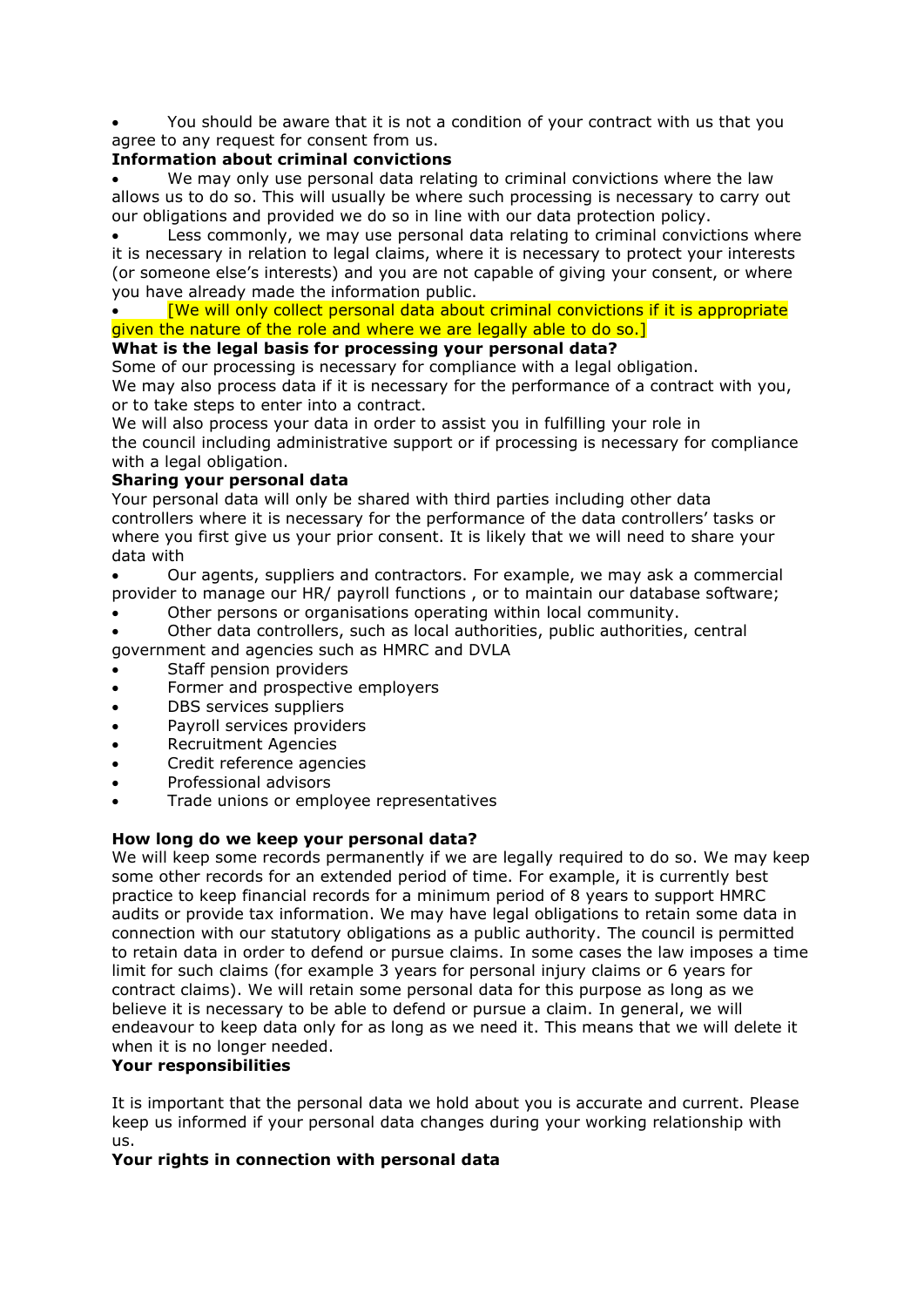You have the following rights with respect to your personal data: -

When exercising any of the rights listed below, in order to process your request, we may need to verify your identity for your security. In such cases we will need you to respond with proof of your identity before you can exercise these rights.

# 1. *The right to access personal data we hold on you*

At any point you can contact us to request the personal data we hold on you as well as why we have that personal data, who has access to the personal data and where we obtained the personal data from. Once we have received your request we will respond within one month.

There are no fees or charges for the first request but additional requests for the same personal data may be subject to an administrative fee.

## 2. *The right to correct and update the personal data we hold on you*

If the data we hold on you is out of date, incomplete or incorrect, you can inform us and your data will be updated.

## 3. *The right to have your personal data erased*

If you feel that we should no longer be using your personal data or that we are unlawfully using your personal data, you can request that we erase the personal data we hold.

When we receive your request we will confirm whether the personal data has been deleted or the reason why it cannot be deleted (for example because we need it for to comply with a legal obligation).

#### 4. *The right to object to processing of your personal data or to restrict it to certain purposes only*

• You have the right to request that we stop processing your personal data or ask us to restrict processing. Upon receiving the request we will contact you and let you know if we are able to comply or if we have a legal obligation to continue to process your data.

## 5. *The right to data portability*

• You have the right to request that we transfer some of your data to another controller. We will comply with your request, where it is feasible to do so, within one month of receiving your request.

## *6.The right to withdraw your consent to the processing at any time for any processing of data to which consent was obtained*

• You can withdraw your consent easily by telephone, email, or by post (see Contact Details below).

### 7. *The right to lodge a complaint with the Information Commissioner's Office.*

• You can contact the Information Commissioners Office on 0303 123 1113 or via email https://ico.org.uk/global/contact-us/email/ or at the Information Commissioner's Office, Wycliffe House, Water Lane, Wilmslow, Cheshire SK9 5AF.

## **Transfer of Data Abroad**

Any personal data transferred to countries or territories outside the European Economic Area ("EEA") will only be placed on systems complying with measures giving equivalent protection of personal rights either through international agreements or contracts approved by the European Union. [Our website is also accessible from overseas so on occasion some personal data (for example in a newsletter) may be accessed from overseas].

## **Further processing**

If we wish to use your personal data for a new purpose, not covered by this Privacy Notice, then we will provide you with a new notice explaining this new use prior to commencing the processing and setting out the relevant purposes and processing conditions. Where and whenever necessary, we will seek your prior consent to the new processing.

## **Changes to this notice**

We keep this Privacy Notice under regular review and we will place any updates on www.gotheringtonparishcouncil.org.uk This Notice was last updated in July 2021. **Contact Details**